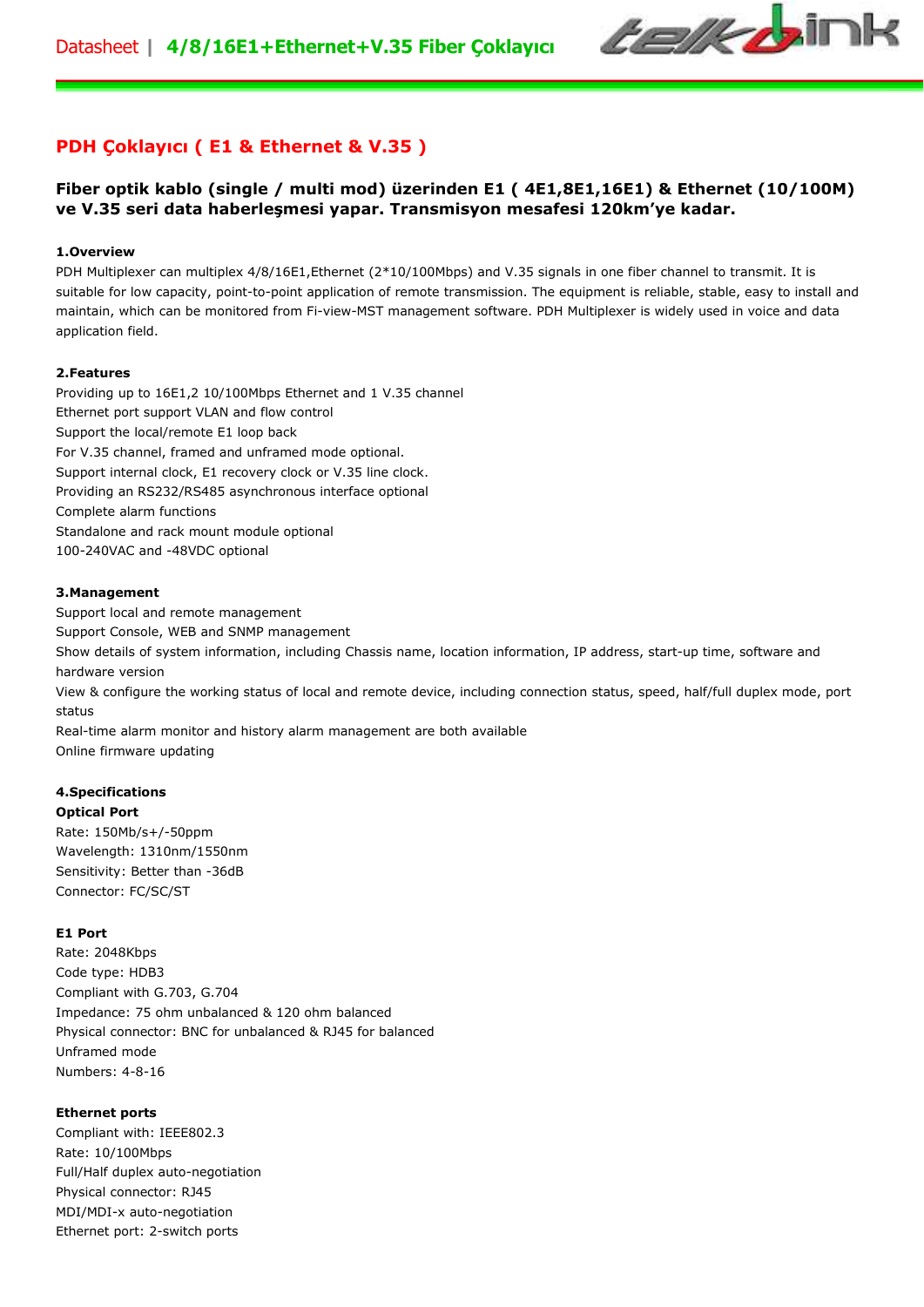### **V.35 Port**

Compliant with V.35 standard Data rate: 2048Kbps or  $N*64Kbps$ ,  $N = 1 \sim 31$ Operation mode: DTE/DCE optional PCM30/PCM31 optional Three kinds of loop back mode Physical connector: DB25 female jack Numbers: 1

### **Operating Environment**

Temperature: 0~50℃ Relative Humidity: 20~90%

## **5.Typical Application**



## **6. Sipariş Numaraları**

- 4E1 SM 1310NM 40KM SC Cost effective version, AC or DC
- 4E1 SM 1310/1550NM WDM 20KM SC Single strand fiber
- 4E1 SM 1310NM 40KM FC, AC or DC, DATA, Phone, Management Option
- 8E1 SM 1310NM 40KM FC
- 16E1 SM 1310NM/1550NM 40KM FC
- 4E1 SM 1310NM 80KM FC
- 8E1 SM 1310NM 80KM FC
- 16E1 SM 1310NM 80KM FC
- 4E1 SM 1310/1550NM 40KM FC Single strand fiber
- 8E1 SM 1310/1550NM 40KM FC Single strand fiber
- 4E1+100M SM 1310NM 40KM FC
- 8E1+100M SM 1310NM 40KM FC
- 16E1+100M SM 1310NM/1550NM 40KM FC
- 4E1+100M SM 1310NM 80KM FC
- 8E1+100M SM 1310NM 80KM FC
- 4E1+100M SM 1310/1550NM 40KM SC Single strand fiber
- 8E1+100M SM 1310/1550NM 40KM SC Single strand fiber
- 4E1+2 10/100M to Fiber, 40km, SM1310nm,FC port,2 optical port, without ALS
- 4E1+2 10/100M to Fiber, 40km, SM1310nm,FC port,1 optical port, ALS
- 4E1+2 10/100M to Fiber, 40km, SM1310nm,FC port,2 optical port, ALS
- 8E1+2 10/100M to Fiber, 40km, SM1310nm, FC port,2 optical port, without ALS
- 8E1+2 10/100M to Fiber, 40km, SM1310nm, FC port,1 optical port, ALS
- 8E1+2 10/100M to Fiber, 40km, SM1310nm, FC port,2 optical port,ALS
- 16E1+2 10/100M to Fiber,40km,SM1310nm, FC port,2 optical port,without ALS
- 16E1+2 10/100M to Fiber, 40km, SM1310nm, FC port,1 optical port,ALS
- 16E1+2 10/100M to Fiber, 40km, SM1310nm, FC port,2 optical port,ALS
- 4E1+2 10/100M to 1 Fiber, WDM, 40km, SM1310nm, SC port, 2 optical port, WITHOUT ALS
- 4E1+2 10/100M to 1 Fiber, WDM, 40km, SM1310nm,SC port,1 optical port, ALS
- 4E1+2 10/100M to 1 Fiber, WDM, 40km, SM1310nm,SC port,2 optical port, ALS